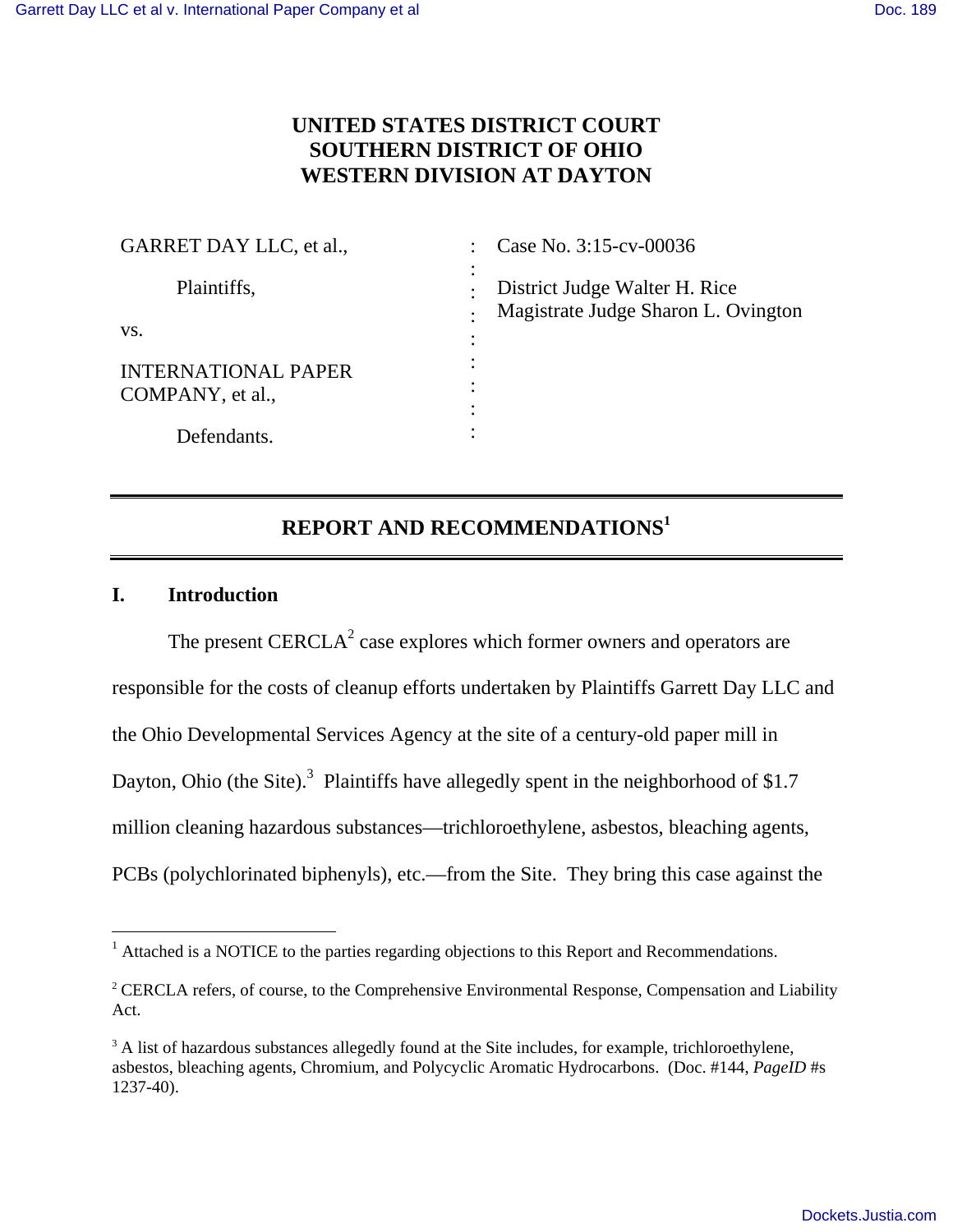Site's former owners and operators asserting claims under (1) Section 107 of CERCLA, 42 U.S.C. §§ 9607(a); (2) Ohio's Voluntary Action Program, Ohio Revised Code §  $3746.23(A)$ ; and (3) common law nuisance.

Among the many Defendants are Harrison Holdings, L.P.; HPM Investors, Inc.; and HHP, Inc. (the HPP Defendants). They presently seek dismissal of Plaintiffs' First Amended Complaint under Fed. Civ. P. 12(b)(2) for lack of personal jurisdiction. They also seek judgment on the pleadings in their favor under Fed. R. Civ. P. 12(c). The HPP Defendants contend, in the main, that dismissal of Plaintiffs' claims is warranted because the HPP Defendants no longer exist and are, in fact (albeit metaphorically), "dead and buried." This means to the HPP Defendants that they lack the capacity to sue or be sued and are not "persons" within the meaning of CERCLA.

Plaintiffs oppose dismissal for reasons to be explored. But first, more needs to be said about the HPP Defendants.

## **II. Factual Background**

 $\overline{a}$ 

Accepting Plaintiffs' allegations as true, *see E.E.O.C. v. J.H. Routh Packing Co*., 246 F.3d 850, 851 (6th Cir. 2001), reveals the following.

#### **Defendant HPM Investors**

 In 1972, St. Regis Paper Company sold the Site and related assets to Howard Paper Mills, Inc. II.<sup>4</sup> This entity—Howard Paper Mills, Inc. II—is also known as Defendant HPM Investors. (Doc. #144, *PageID* #1232).

<sup>4</sup> Howard Paper Mills, Inc. I was bought in 1960 by St. Regis. (Doc. #144, *PageID* #1232).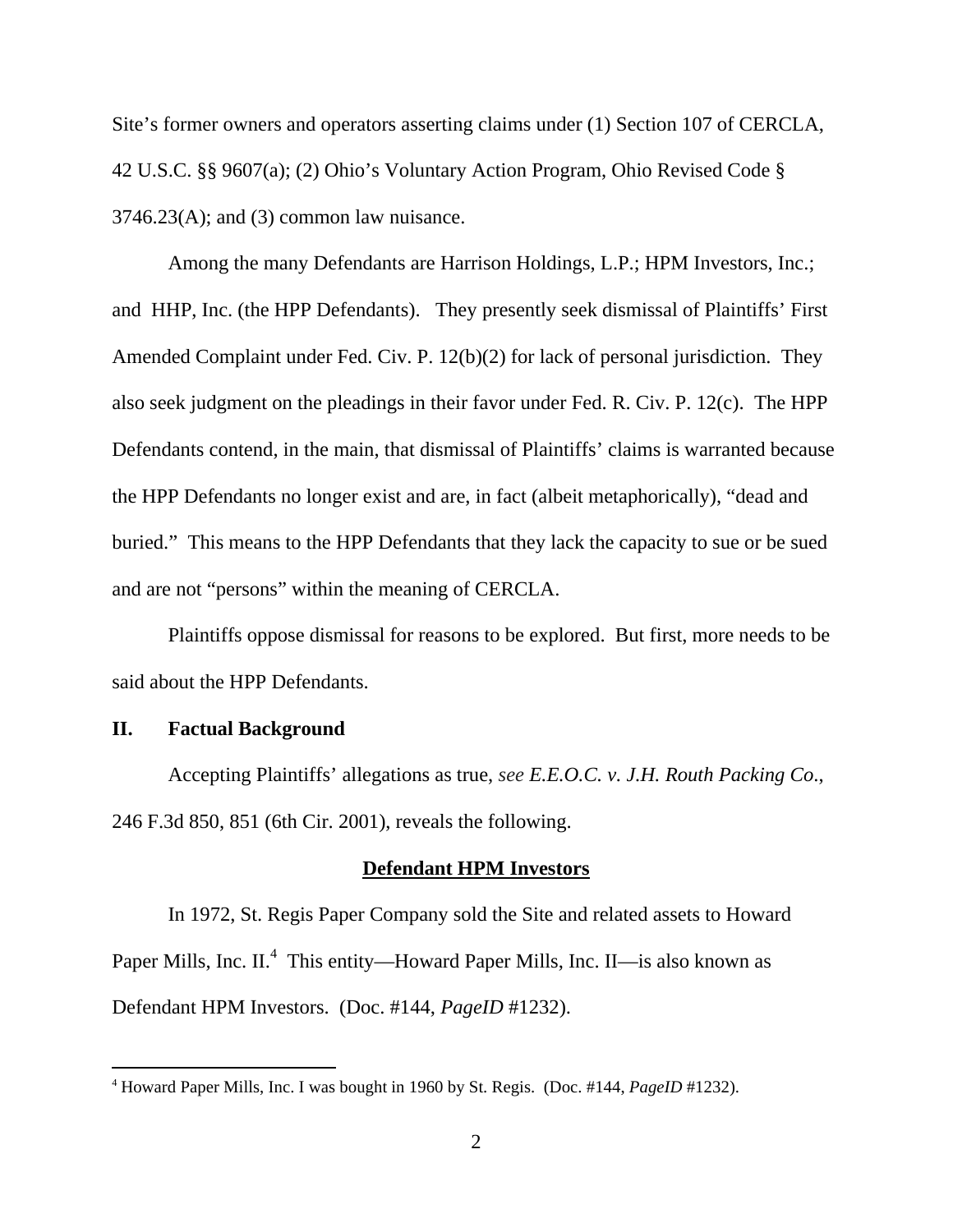#### **Defendant HPP, Inc.**

 In 1989, Howard Paper Group acquired Howard Paper Mills II. Plaintiffs understand, upon information and belief, that Defendant HPP was one of the general partners of Howard Paper Group. *Id*. at 1233.

## **Defendant Harrison Holdings, L.P.**

Defendant Harrison Holdings is formerly known as Howard Paper Group.

#### **Howard Paper Group**

Plaintiffs allege that in June 1991, the Howard Paper Group sold its business (including its right to its trade name) to several Fox River Paper entities (Fox River Paper) through a purported asset purchase agreement. *Id*. Plaintiffs assert, "While the Fox River Paper purchase agreement was labeled an asset purchase agreement, Fox River Paper took over Howard Paper Mills, Inc.'s entire business. Put another way, the transaction represented a complete acquisition of Howard Paper Group's operations and business by Fox River Paper." *Id.* 

"Following the transaction, Howard Paper Group no longer operated in any capacity…." (with 2 minor exceptions). *Id*. According to Plaintiffs, "Howard Paper Group signed a noncompetition agreement, effectively preventing Howard Paper from continuing its business." *Id*.

Plaintiffs maintain, upon information and belief, "the most material aspect of the Howard Paper Group that was purportedly not transferred to Fox River Paper was Howard Paper Group's environmental liabilities (which were almost certainly known to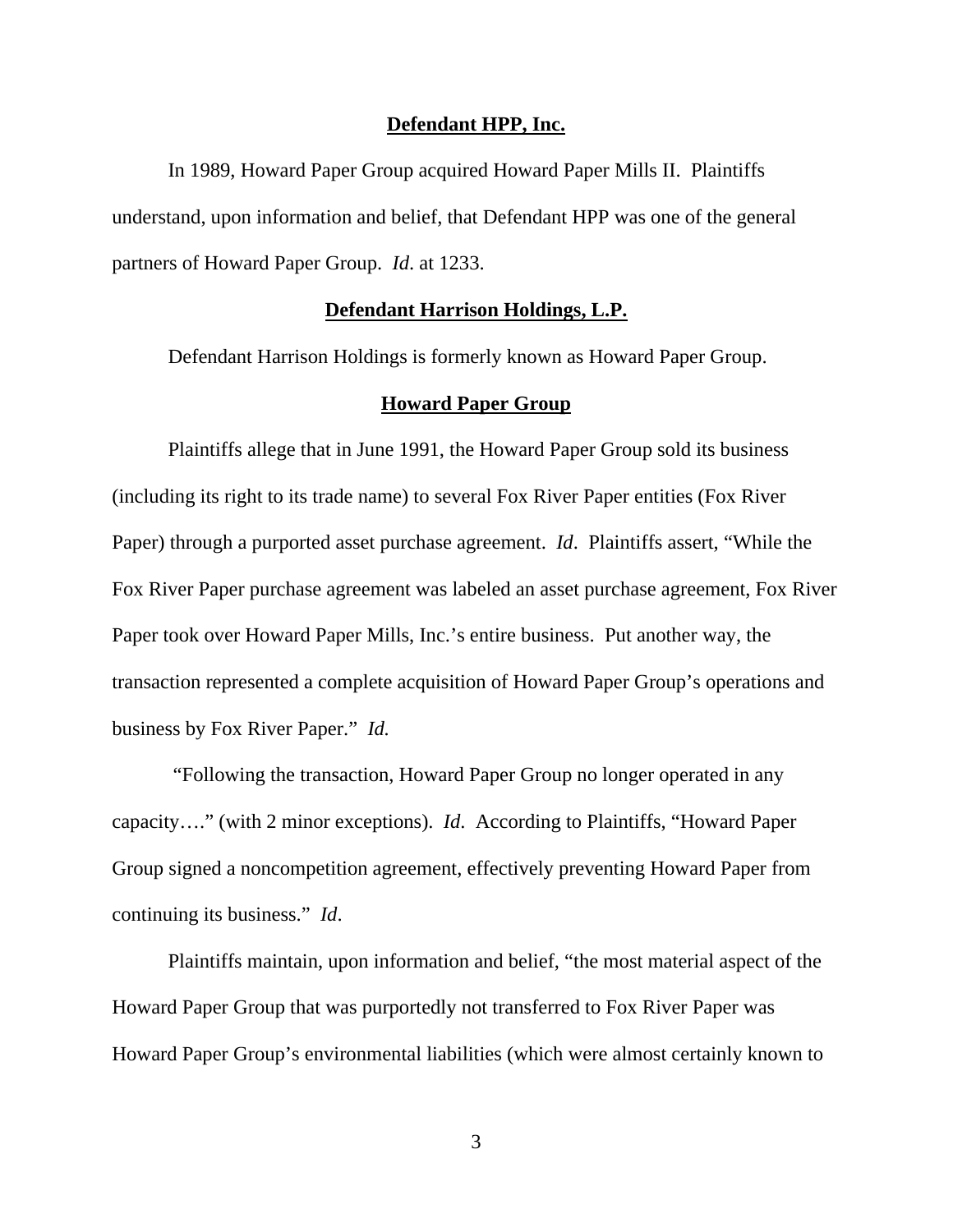the parties at the time). Put simply, Fox River Paper and Howard Paper Group amounted to a *de facto* merger or consolidation." *Id*. at 1234.

A tiny table attached the HPP Defendants' pending Motion summarizes their description of themselves as "dead and buried":

| <b>Orig. Name</b>   | Name Chg.      | <b>State</b> | <b>Entity</b> | <b>Formed</b> | <b>Dissolved</b> |
|---------------------|----------------|--------------|---------------|---------------|------------------|
| <b>Howard Paper</b> | HPP, Inc.      | OH           | Corporation   | 4/30/1991     | 6/29/1992        |
| Partners, Inc.      |                |              |               |               |                  |
| <b>Howard Paper</b> | <b>HPM</b>     | DE           | Corporation   | 11/16/1971    | 6/29/1992        |
| Mills, Inc.         | Investors Inc. |              |               |               |                  |
| Harrison            | <b>NA</b>      | DE           | Limited       | 9/8/1989      | 6/29/1992        |
| Holdings            |                |              | Partnership   |               |                  |
| Limited             |                |              |               |               |                  |
| Partnership         |                |              |               |               |                  |

(Doc. #177, *PageID* #1611).

## **III. Rules 12(b)(2) and 12(c)**

 The HPP Defendants' reliance on Rule 12(b)(2) to assert that it is dead and buried seems procedurally odd. Rule 12(b)(2) is*,* of course, the correct procedural tool to use when seeking dismissal for lack of personal jurisdiction. But, such dismissals typically arise from a defendant's lack of minimum contacts with the forum state, not because of a business entity's lack of existential status. This is no less so in CERCLA cases. *Cf. City of Bangor v. Citizens Communications Co*., No. 02-183-B-S, 2003 WL 22183205, at \*2 (D.Me. 2003) ("Congress has not provided for nationwide service of process in CERCLA actions except when they are commenced by the United States, 42 U.S.C. § 9613(e).").

 Still, the HPP Defendants take a lesson from *AT&T Global Info. Solutions Co. v. Union Tank Car Co.*, No. 2:94cv876, 1998 U.S. Dist. LEXIS 19410, \*4 (S.D. Ohio, July 6, 1998), where a CERCLA defendant's motion to dismiss for lack of personal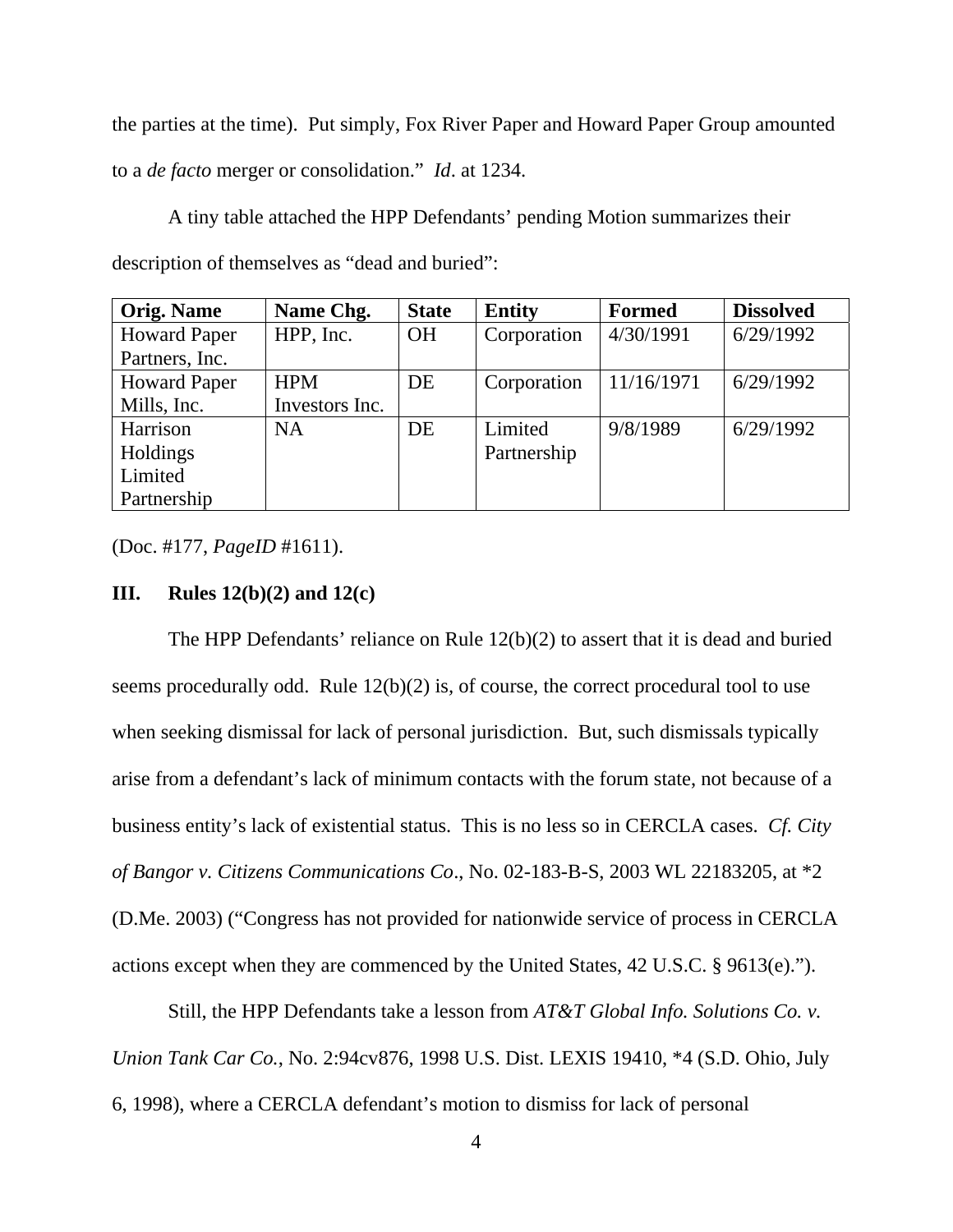jurisdiction was granted because it was a dead-and-buried company. *Id*. This seems an odd use of Rule 12(b)(2) for it mixed personal jurisdiction into a situation where a claim failed because an essential element was missing—*i.e.*, the dead-and-buried defendant was not a CERCLA "person." And, it is an odd use of Rule 12(b)(2) in the present situation because it frames as a personal-jurisdiction question the HPP Defendants' challenge to Plaintiffs' ability to establish that the HPP Defendants are persons under CERCLA.It is, nonetheless, helpful to recognize that the HPP Defendants argue in favor of evidencebased findings concerning its dissolution. Hence their desire to proceed under Rule 12(b)(2) where the court may consider the pleadings and affidavits to determine whether a personal jurisdiction is established. *See AlixPartners, LLP v. Brewington*, 836 F.3d 543, 548-49 (6th Cir. 2016).

 Regardless of whether the HPP Defendants' present personal-jurisdiction challenge is procedurally correct, two axioms exist: The Court must have personal jurisdiction over the HPP Defendants, and Plaintiffs bear the burden of establishing the Court has personal jurisdiction over the HPP Defendants. *See id*. at 548-49. This burden "is relatively slight" if the Court "relies on written submissions and affidavits…, rather than resolving the motion after either an evidentiary hearing or limited discovery…." *Air Products and Controls, Inc. v. Safetech Intern., Inc*., 503 F.3d 544, 549 (6th Cir. 2007).

 The HPP Defendants also seek dismissal under Rule 12(c), arguing that they are entitled to judgment in their favor on the pleadings. A motion for judgment on the pleadings is reviewed under the same standards as a Rule 12(b)(6) motion to dismiss for failure to state a claim upon which relief can be granted. *J.H. Routh Packing Co*., 246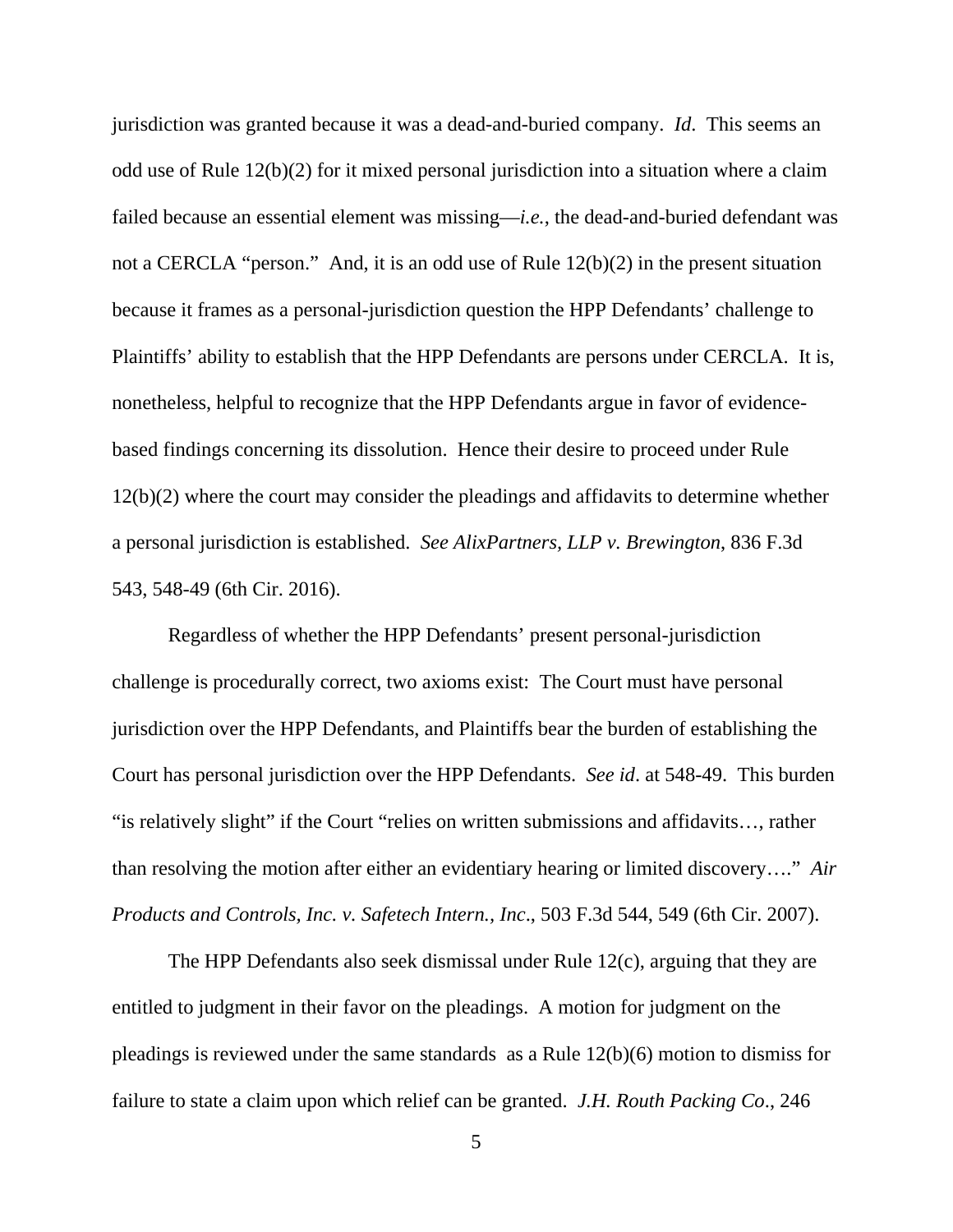F.3d at 851. A complaint survives a motion for judgment on the pleadings when it contains "sufficient factual matter, accepted as true, to 'state a claim to relief that is plausible on its face.'" *Engler v. Arnold*, 862 F.3d 571, 575 (6th Cir. 2017) (quoting, in part, *Ashcroft v. Iqbal*, 556 U.S. 662, 678 (2009) (other citation omitted)). "Mere labels and conclusions are not enough; the allegations must contain 'factual content that allows the court to draw the reasonable inference that the defendant is liable for the misconduct alleged.'" *Id*. (quoting, in part, *Iqbal*, 556 U.S. at 678).

#### **IV. Discussion**

## **A. Are the HPP Defendants' Potentially Liable Under CERCLA?**

 The HPP Defendants, as seen above, argue that they are dead and buried and therefore not subject to CERCLA liability. Plaintiffs contend that the dead-and-buried rule is inconsistent with CERCLA and does not apply in the present case (for various reasons). Plaintiffs further contend that they are entitled to discovery on the issue of whether the HPP Defendants are dead and buried.

 CERCLA is designed "to promote the timely cleanup of hazardous waste sites and to ensure that the costs of such cleanup efforts were borne by those responsible for the contamination." *Burlington Northern and Santa Fe Ry. Co. v. United States*, 556 U.S. 599, 602 (2009) (internal punctuation omitted). "Appreciating the risk that never-ending litigation might impede a 'swift and effective response to hazardous waste sites,' Congress authorized … potentially responsible parties to launch clean-up efforts first, then recover the costs from other responsible parties later—through settlements, consent decrees and, if need be, judgments." *RSR Corp. v. Commercial Metals Co*., 496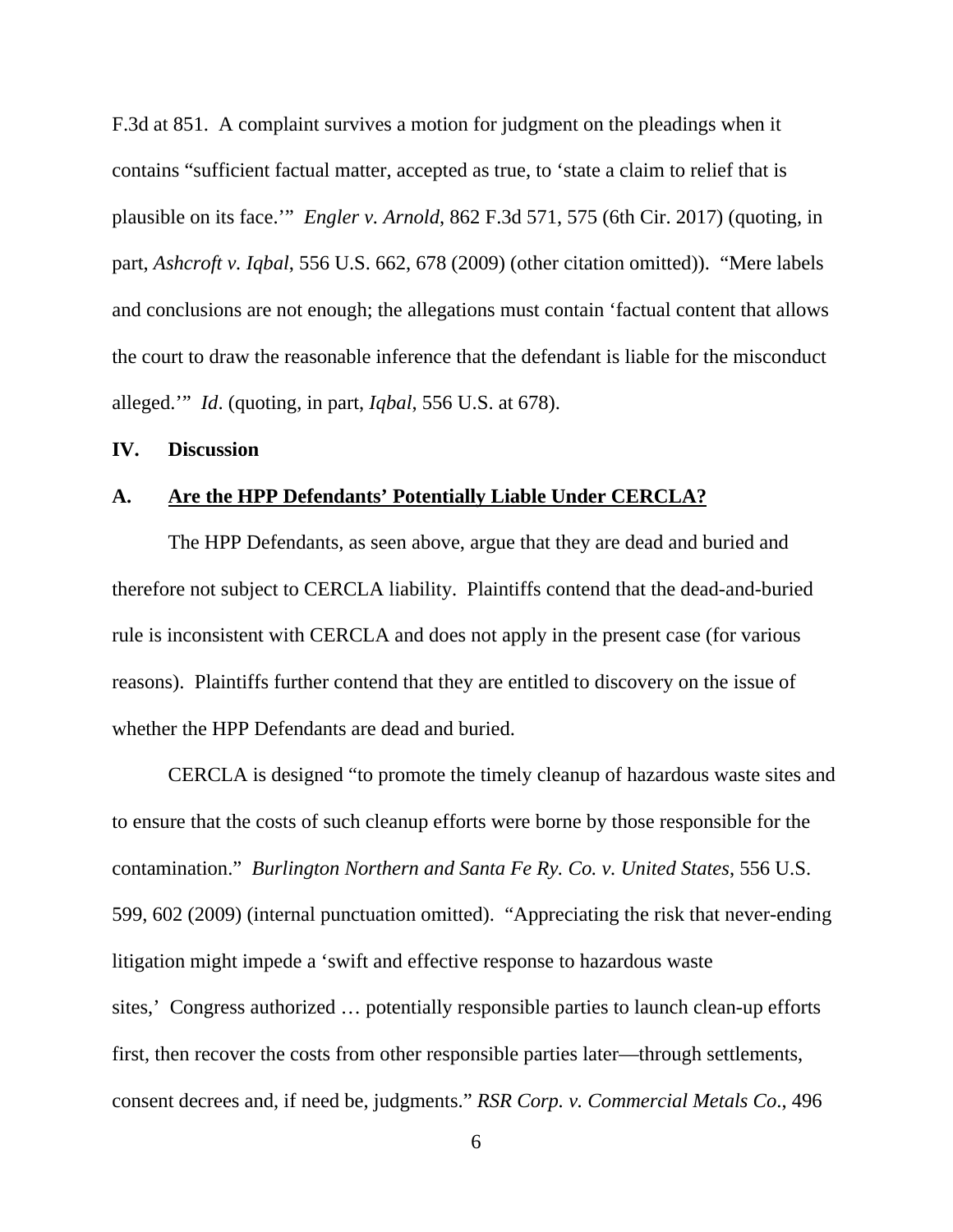F.3d 552, 555 (6th Cir. 2007) (quoting, in part, *Anspec Co., Inc. v. Johnson Controls, Inc.,* 922 F.2d 1240, 1247 (6th Cir. 1991) (other internal citations omitted).

 Plaintiffs seek to hold the HPP Defendants liable for their costs under CERCLA provisions that provide, "'any person who at the time of disposal of any hazardous substance owned or operated any facility at which such hazardous substances were disposed of,' shall be liable for 'other necessary costs of response incurred by any other person consistent with the national contingency plan.'" *Garrett Day LLC v. International Paper Co*., No. 3:15cv36, 2017 WL 633467, at \*2 (S.D. Ohio, 2017) (Rice, D.J.) (emphasis added; quoting, in part, 42 U.S.C. § 9607(a)(2) and (a)(4)(B)); *see* Doc. #161, *PageID* at 1473. CERCLA broadly defines the term "person" to include "an individual, firm, corporation, association, partnership, consortium, joint venture, commercial entity…," 42 U.S.C. § 9601(21); *see United States v. Atlas Lederer Co*., 494 F.Supp.2d 649, 656 (S.D. Ohio 2007) (Rice, D.J.).

 Recalling the HPP Defendants' contention that they are "dead and buried" and, therefore not persons under CERCLA—what is dead and what is buried? A "dead" business entity is dissolved but has assets that a CERCLA plaintiff might reach. A "dead and buried" entity is dissolved with no remaining assets. *See AT&T Global*, 1998 U.S. Dist. LEXIS 19410, \*6. In other words, the operations of a dead business entity have perished and its remaining assets are moribund. A dead and buried business entity is pushing up the daises.

 The parties' dead-and-buried contentions present two main issues. The first is an issue of law: whether a dead-and-buried business entity is not a "person" under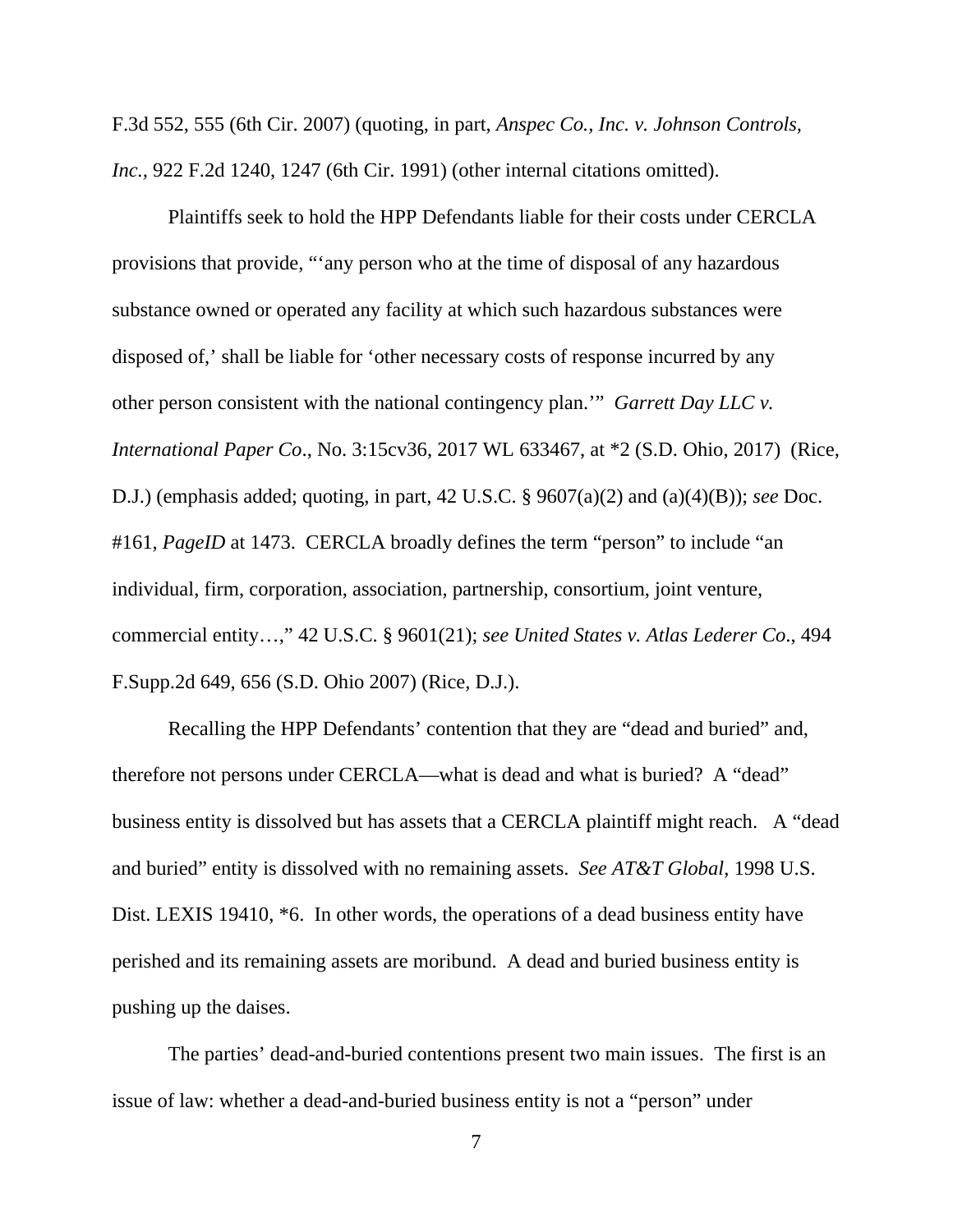CERCLA. The second is factual: whether the HPP Defendants are dead and buried.

 The U.S. Court of Appeals for the Sixth Circuit has neither addressed nor held that a dead-and-buried business entity is not a person under CERCLA. At least two U.S. District Judges in Ohio have accepted that a corporation cannot be sued under CERLCA once it is dead and buried. *Stychno v. Ohio Edison Co*., 806 F.Supp. 663 (N.D. Ohio 1992) (Bell, D.J.) held, "where 'the funeral is still going on' and 'corporate assets that might be used to pay cleanup costs have not yet been distributed to shareholders' there is no good reason not to hold that corporation liable under CERCLA." *Id*. at 670 (quoting, in part, *United States v. Sharon Steel Corp*., 681 F.Supp. 1492, 1498 (D. Utah 1987)). Relying in part on *Stychno*, the District Court in *AT&T Global*, 1998 U.S. Dist. LEXIS 19410 (Holschuh, D. J.) recognized, "[f]or purposes of CERCLA liability, the weight of authority holds that a corporation cannot be sued once it is both 'dead' and 'buried.'" 1998 U.S. Dist. LEXIS 19410, \*5 (citations omitted); *but see Town of Oyster Bay v. Occidental Chemical Corp*., 987 F.Supp. 182, 200 (E.D.N.Y. 1997) ("One line of cases holds that a corporation's dead and buried status is irrelevant to a determination as to whether it can be subject to suit under CERCLA."). Advancing the dead-and-buried rule as an established principle of CERCLA law does not presently assist the HPP Defendants because it remains to be seen whether, as a factual matter, it is dead and buried.

 The HPP Defendants argue, "There can be no doubt whatsoever that they are dead and buried as contemplated by *AT&T Global*. Each of them … has been dead for a very long time (since 1992). The entities' former shareholders do not live in Ohio and never lived in Ohio. Each entit[y]'s legal status is a matter of public record…." (Doc. #177,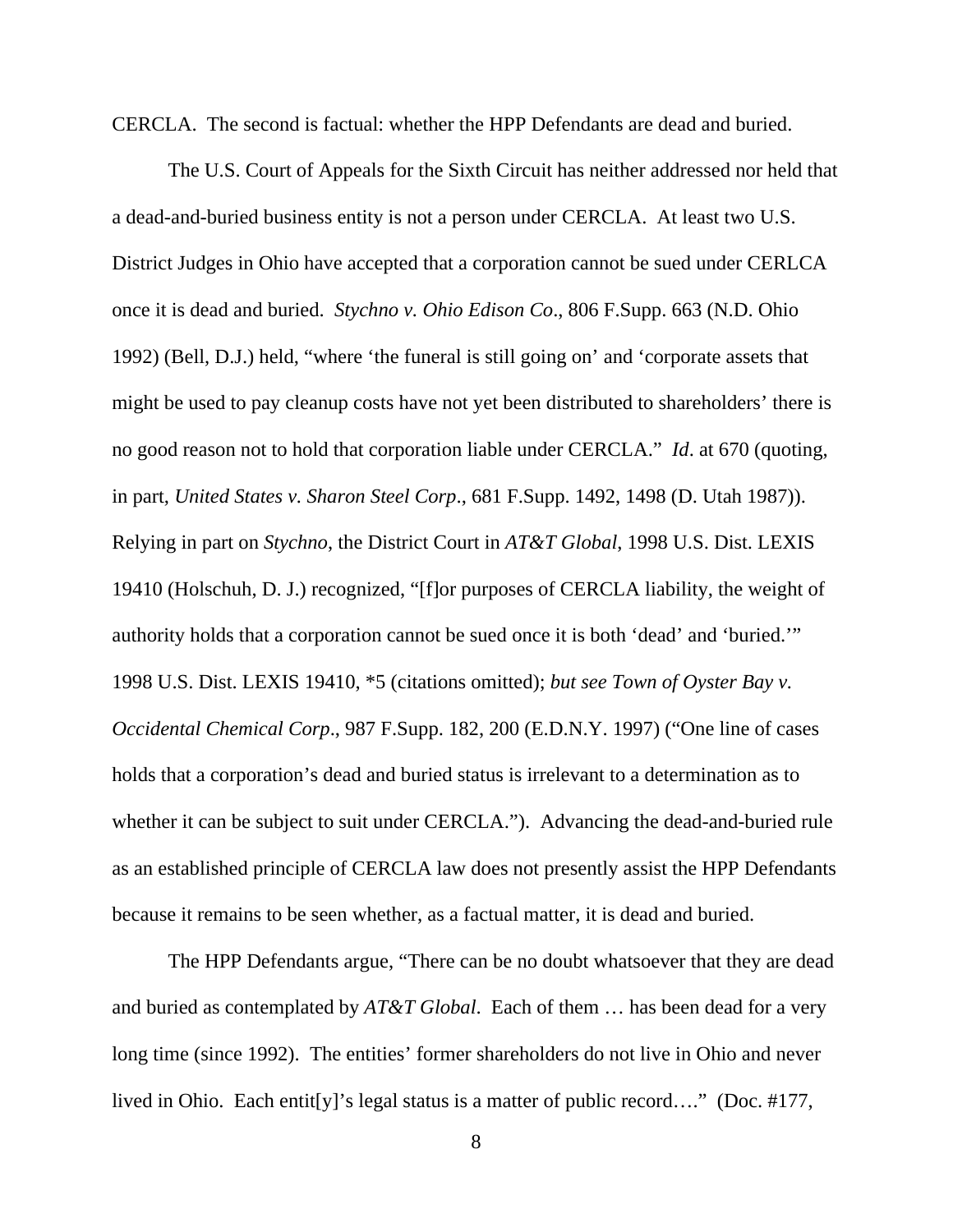*PageID* #1614). The HPP Defendants further assert that none of them holds any assets, and none of them has any operations, directors, officers, or employees.

 The HPP Defendants, however, overlook the crucial role that discovery plays in determining whether a CERCLA defendant is dead and buried. For example, in *AT&T Global*, the district found the defendant to be dead and buried after ordering the parties to conduct discovery on the issue. The plaintiff, moreover, conceded that discovery had unearthed evidence showing the defendant was dead and buried as of a certain date. 1998 U.S. Dist. LEXIS 19410 ,\*5-\*6. Permitting discovery was similarly crucial in *Stychno* where the party seeking to impose CERCLA liability was "entitled to determine whether the defendant corporation is both dead and buried." 806 F.Supp. at 670. Similar cases within the Sixth Circuit yield similar results. For example, in *Traverse Bay Area Interm. School Dist. v. Hitco, Inc.*, 762 F.Supp. 1298 (W.D. Mich. 1991) (Gibson, D.J.), discovery was needed as to defendant Parsons' remaining assets. The district court explained:

> [T]he question whether Parsons still holds assets and whether it is a "person" under CERCLA are intertwined. Although an existing corporation is clearly a "person" under CERCLA, a non-existent corporation cannot be included within that definition. In such a case there is no entity to sue or to defend against a lawsuit, and any judgment entered by the court would be unenforceable, much less uncollectible. To use the Gilman court's analogy, although [defendant] Hitco may have shown that Parson's is "dead," in order to fulfill CERCLA's remedial goals, plaintiff is entitled to determine whether the corporation has been "buried." If it is established through discovery that Parsons holds no assets whatsoever, then it no longer exists. In that situation it is not a "person" under CERCLA and no lawsuit can be maintained against it.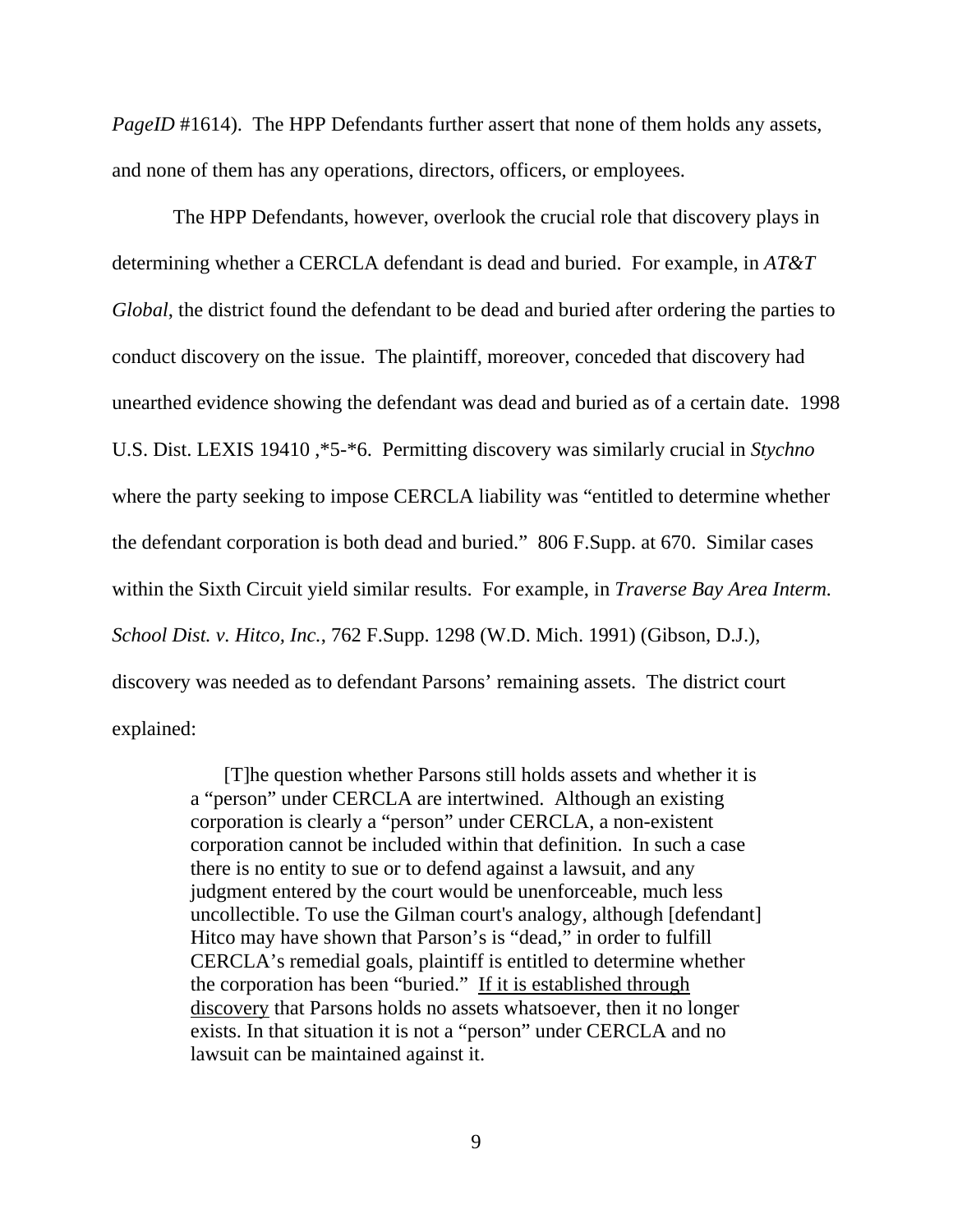762 F.Supp. at 1301-02 (emphasis added). Following *Hitco*, the plaintiffs in *BASF Corp. v. Central Transport, Inc.*, 830 F.Supp. 1011 (E.D. Mich. 1993) (Gadola, D.J.), "must have the opportunity to conduct discovery in order to determine whether Hughes Chemical still possesses or controls assets that subject it to CERCLA liability." 830 F.Supp. at 1013.

 The same reasoning and result adhere in the present case. The discovery phase does not close until March 15, 2018. Meanwhile, the parties should engage in discovery to determine whether or not the HPP Defendants are in fact dead and buried. Discovery on this question is needed especially when the HPP Defendants rely on evidence outside the First Amended Complaint, including the sworn Declaration of Frederick W. Harrison, who states, "The HPP Defendants have been dissolved, paid their debts, distributed their assets, completely wound up their affairs, and have been inactive for a period of time." (Doc. #177, *PageID* #1620). Harrison provides additional details. The problem this evidence creates requires little reflection. By wandering astray of the pleadings, Defendants have expanded the scope of their Rule 12(c) motion beyond its borders, *i.e*., the four corners of the pleadings. Two procedural options exist: ignore Harrison's Declaration or convert Defendants' Rule 12(c) motion into a motion for summary judgment. *Luis v. Zang*, 833 F.3d 619, 632 (6th Cir. 2016) (quoting, parenthetically, *Dayco Corp. v. Goodyear Tire & Rubber Co*., 523 F.2d 389, 392 (6th Cir. 1975) ("It seems clear then, that if affidavits are filed with the district court, the court must proceed under Rule 56 unless the court decides to exclude the affidavits.")). It is premature to consider the HPP Defendants' status in the summary-judgment context when months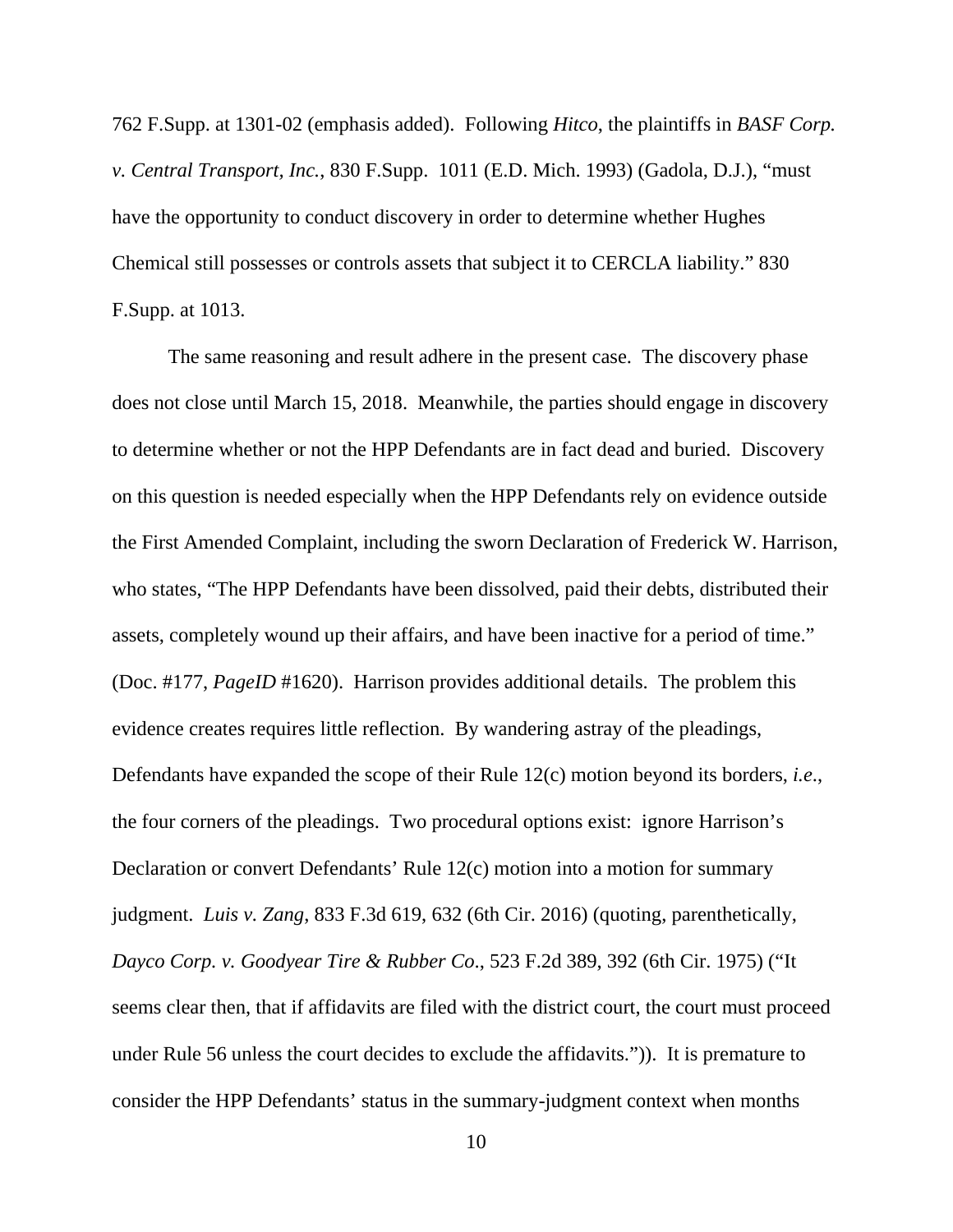remain in discovery. Harrison's Declaration, moreover, although it is on the right factual track, might or might not be all it seems. He acknowledges, "I believe that Defendant Harrison Holdings Limited Partnership's assets were distributed within the 1992 calendar year, it owned no property after December 31, 1992 and ceased operations." (Doc. #172 *PageID* #1622). He expresses the same belief as to Defendant HMP Investors. *Id*. at 1621. While his beliefs on these factual matters might prove accurate, only additional discovery will tell the tale. Consequently, judgment on the pleadings is not warranted and conversion to summary judgment would be premature.<sup>5</sup> Luis, 833 F.3d at 632.

 Accordingly, the HPP Defendants are not entitled to judgment on the pleadings in their favor on Plaintiffs' CERCLA claims.<sup>6</sup>

## **B. Do State Statutes of Repose Bar Plaintiffs' Ohio Statutory Claim?**

 Plaintiffs claim that Defendants are liable for the costs they (Plaintiffs) volunteered to incur in their investigations and cleanup of the Site under Ohio's Voluntary Action Program (VAP), Ohio Rev. Code § 3746.

 The HPP Defendants contend that Plaintiffs' VAP claims are barred against each of them under Ohio's and Delaware's statutes of repose. They maintain that Ohio Rev. Code § 1701.88(B) precludes Plaintiffs' claims, no matter when they accrued, because Plaintiffs did not bring them against the HPP Defendants within five years of the

 $\overline{a}$ 

 $<sup>5</sup>$  Although the HPP Defendants rely on some arguably public records, those records to do not trigger an</sup> exception to the four-corner rule because those document do not conclusively speak to all the dead-andburied circumstances at issue, particularly the factual accuracy (or not) of many of Harrison's assertions.

<sup>&</sup>lt;sup>6</sup> This conclusion obviates the need to address Plaintiffs' waiver argument and the HPP Defendants' contention that they lack the capacity to sue or be sued.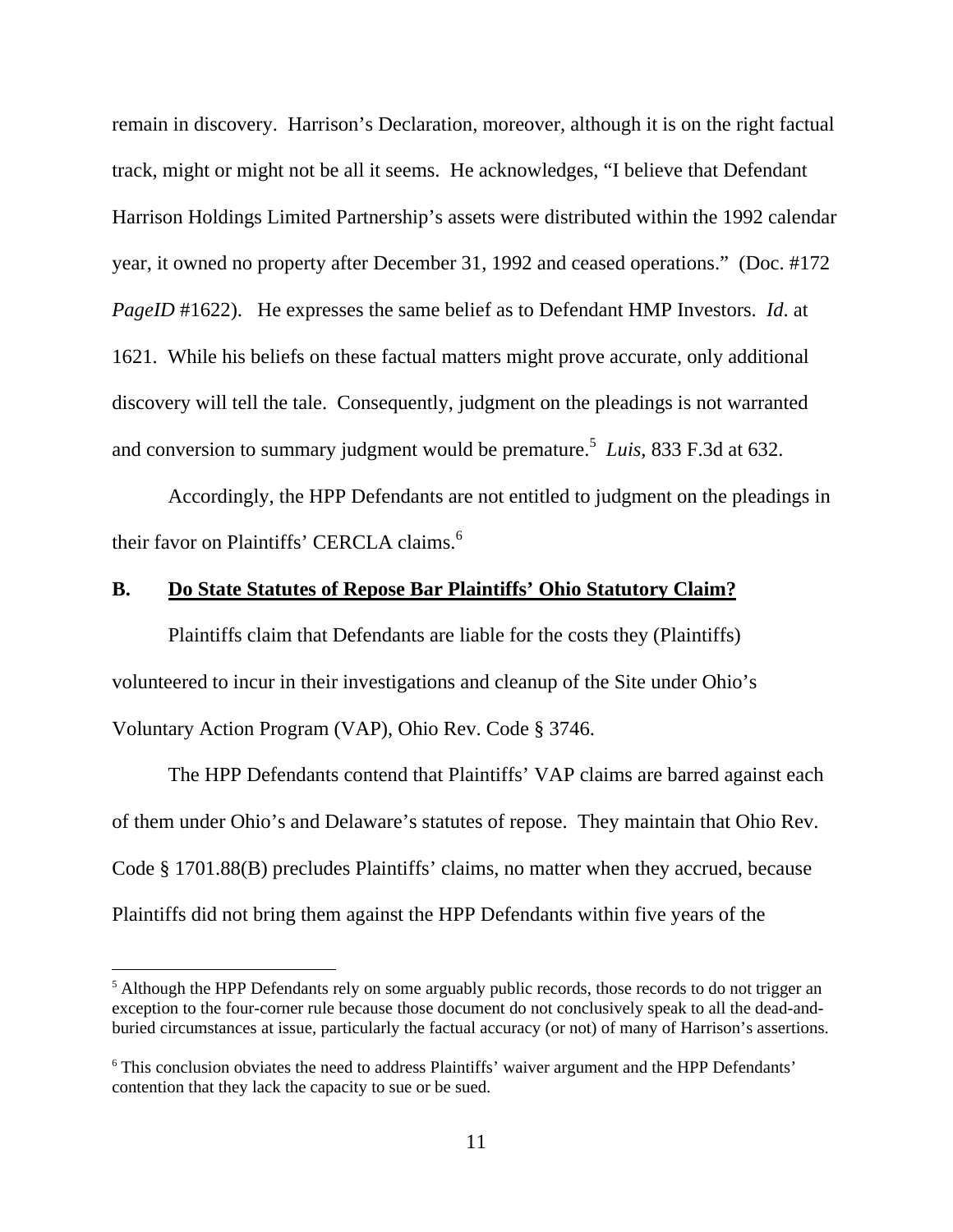corporation's dissolution. The HPP Defendants also assert that a similar three-year statute of repose bars Plaintiffs' claims under Del. Code Ann. Title 8, § 278 and Title 6, § 17-803. The statutes of repose, according to the HPP Defendants, are not preempted by CERCLA and are enforceable.

 Plaintiffs contend the Ohio statute upon which the HPP Defendants rely, Ohio Rev. Code 1701.88(B)(2), did not go into effect until May 4, 2012 and specifically instructed that it did not apply to claims arising before that date. The HPP Defendants counter that even if Plaintiffs are correct, the previously applicable statute, Ohio Rev. Code § 1701.89, provided Ohio common pleas courts with the discretion to stay the prosecution of any action against a dissolved corporation concerning its property.

 Plaintiffs correctly find that Ohio Rev. Code § 1701.88(B), by its own terms, is not applicable to the dissolution of the HPP Defendants before May 4, 2012. Consequently, § 1701.88(B) does not bar Plaintiffs VAP claims against the HPP Defendants. More significantly—and a point the parties miss—is that the Ohio legislature has chosen to allow more recent VAP claims than a statute of repose would permit:

> The person conducting the voluntary action may commence the civil action at any time after the person has commenced the conduct of the voluntary action. Notwithstanding section 2305.09 of the Revised Code, a civil action shall be commenced under this section within three years after the applicable no further action letter was submitted to the director of environmental protection under section 3746.11 of the Revised Code in connection with the voluntary action.

Ohio Rev. Code § 3746.23(C). This three-year limitation period is consistent with Ohio's doubtless desire to promote the cleanup of hazardous substances from its land and to protect its citizens from the perilous health hazards such hazardous substances create.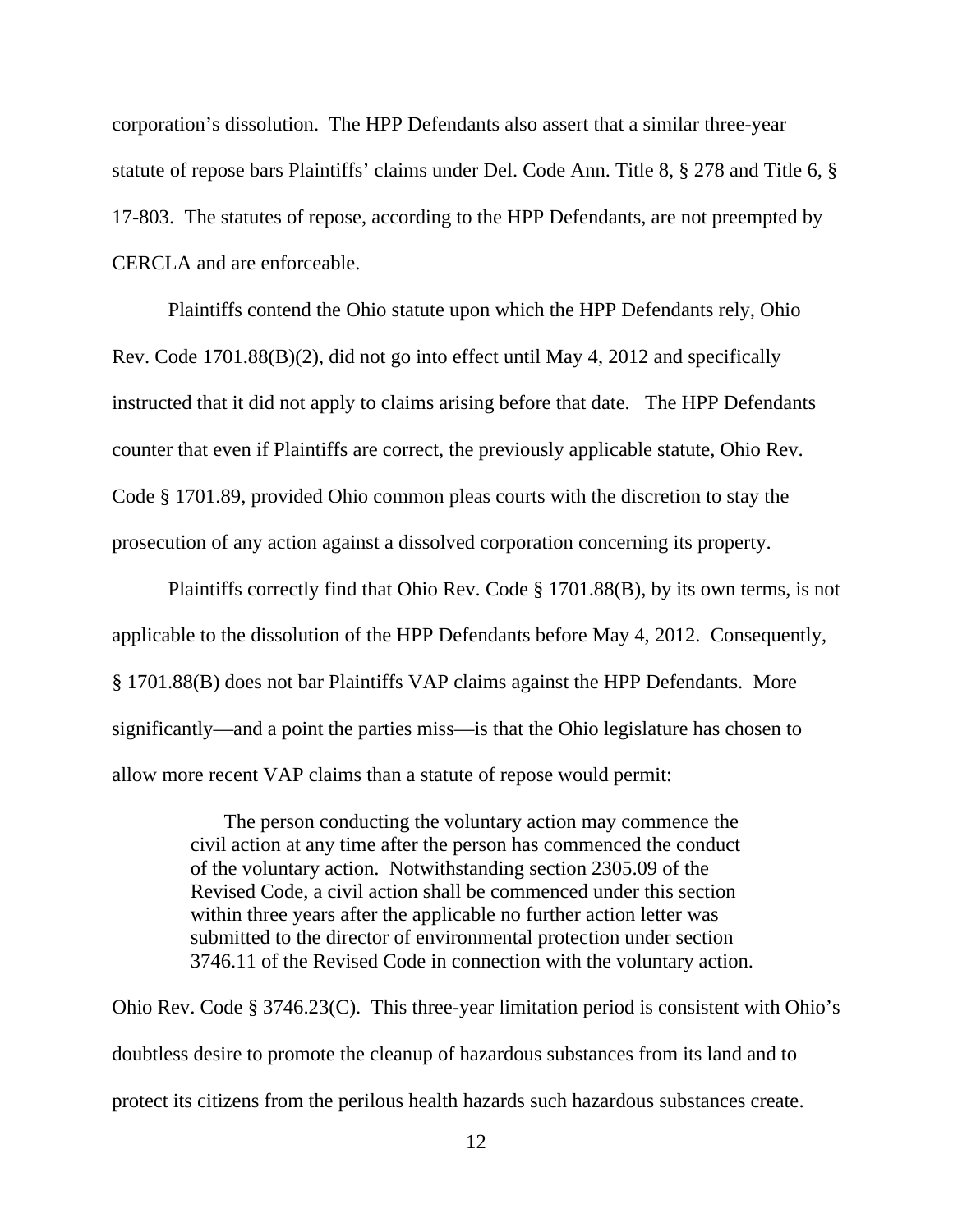Plaintiffs allege in their First Amended Complaint, "A No Further Action letter was issued on February 13, 2012…." (Doc. #144, *PageID* #1243). Plaintiffs filed the present case on January 30, 2015, within three years of the date the No Further Action letter issued. Consequently, their present VAP claims against the HPP Defendants are not time barred.

 Lastly, because Plaintiffs are entitled to conduct discovery about the particular circumstances of the HPP Defendants' death and burial, it is premature to apply any statute of repose to bar Plaintiffs' VAP claims.

 Accordingly, the HPP Defendants' are not entitled to judgment in their favor on Plaintiffs' VAP claim.

# **IT IS THEREFORE RECOMMENDED THAT**:

 The HPP Defendants' Motion to Dismiss Pursuant to Fed. R. Civ. P. 12(b)(2) and 12(c) be DENIED.

November 15, 2017 *s/Sharon L. Ovington* 

 Sharon L. Ovington United States Magistrate Judge